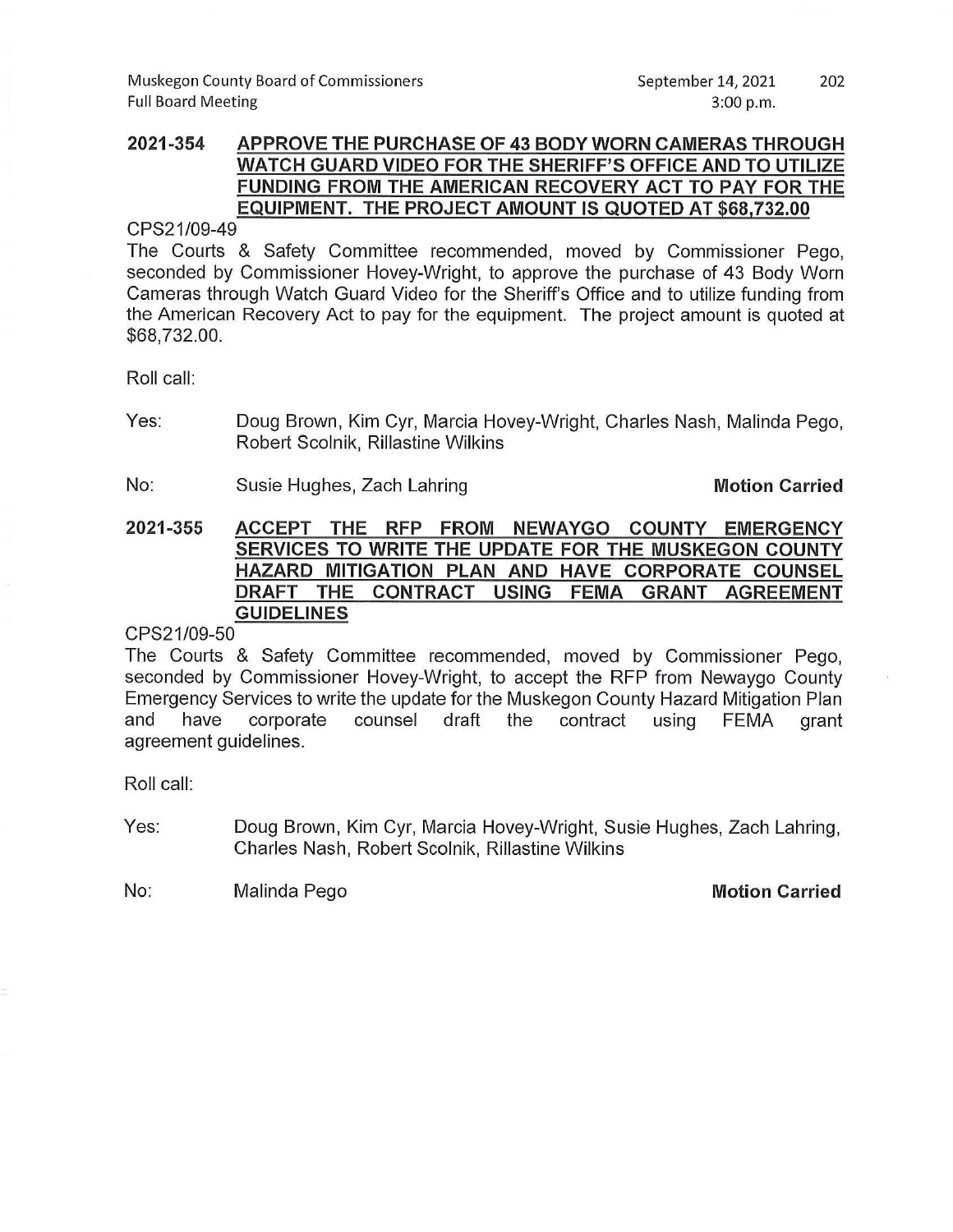| <b>MUSKEGON COUNTY BID SUMMARY</b>                                                        |                                                 |            |  |                        |                                                    |  |                          |                 |               |  |  |  |  |
|-------------------------------------------------------------------------------------------|-------------------------------------------------|------------|--|------------------------|----------------------------------------------------|--|--------------------------|-----------------|---------------|--|--|--|--|
| Commodity Numbers: 91858, 91883, 91890, 91892, 91893, 99029                               |                                                 |            |  |                        |                                                    |  |                          | Bonfire         | <b>Bidnet</b> |  |  |  |  |
| Department: Emergency Services                                                            |                                                 |            |  |                        |                                                    |  | <b>Viewed Documents:</b> | 28              | 9             |  |  |  |  |
| Proposal: RFP 21-2426                                                                     | Release Date: 07/16/2021 Solicitation Received: |            |  | $\overline{4}$         | N/A                                                |  |                          |                 |               |  |  |  |  |
| Product / Service: Hazardous Mitigation Plan                                              |                                                 |            |  |                        | Opening Date: 08/17/2021 No-Solicit Form Received: |  |                          | $\mathbf 0$     | N/A           |  |  |  |  |
|                                                                                           |                                                 |            |  | Phase 1                | Phase 2                                            |  |                          |                 |               |  |  |  |  |
| Vendor Name & Address                                                                     | Received                                        | Responsive |  | <b>Technical Score</b> | <b>Combined Score</b>                              |  |                          | <b>Comments</b> |               |  |  |  |  |
| <b>ASTI Environmental</b><br>2311 E Beltline Ave SE Ste 104<br>Grand Rapids MI 49546      | Yes                                             | Yes        |  | 48.50%                 | 58.91%                                             |  |                          |                 |               |  |  |  |  |
| Authintegric LLC -Diligent Resolve<br>308 Santa Fe Dr<br>Baldwin City KS 66006            | Yes                                             | Yes        |  | 51.00%                 | 52.92%                                             |  |                          |                 |               |  |  |  |  |
| Newaygo County Emergency Svcs<br>306 S North Street<br>PO Box 885<br>White Cloud MI 49349 | Yes                                             | Yes        |  | 85.00%                 | 95.68%                                             |  |                          |                 |               |  |  |  |  |
| <b>PSRG</b><br>800 W Sam Houston Pkwy S<br>Suite 107<br>Houston TX 77042                  | Yes                                             | Yes        |  | 26.00%                 | 28.93%                                             |  |                          |                 |               |  |  |  |  |
|                                                                                           |                                                 |            |  |                        |                                                    |  |                          |                 |               |  |  |  |  |
|                                                                                           |                                                 |            |  |                        |                                                    |  |                          |                 |               |  |  |  |  |
|                                                                                           |                                                 |            |  |                        |                                                    |  |                          |                 |               |  |  |  |  |

Department Recommendation: Newaygo County Emergency Services Name of Buyer: Jamie Burmeister Name of Buyer: Jamie Burmeister

Director of Finance/Assistant County Administrator's Name: Beth Dick Signature:

Beth Dick

Vendor Awarded: Board Approval Date: Board Motion Number: